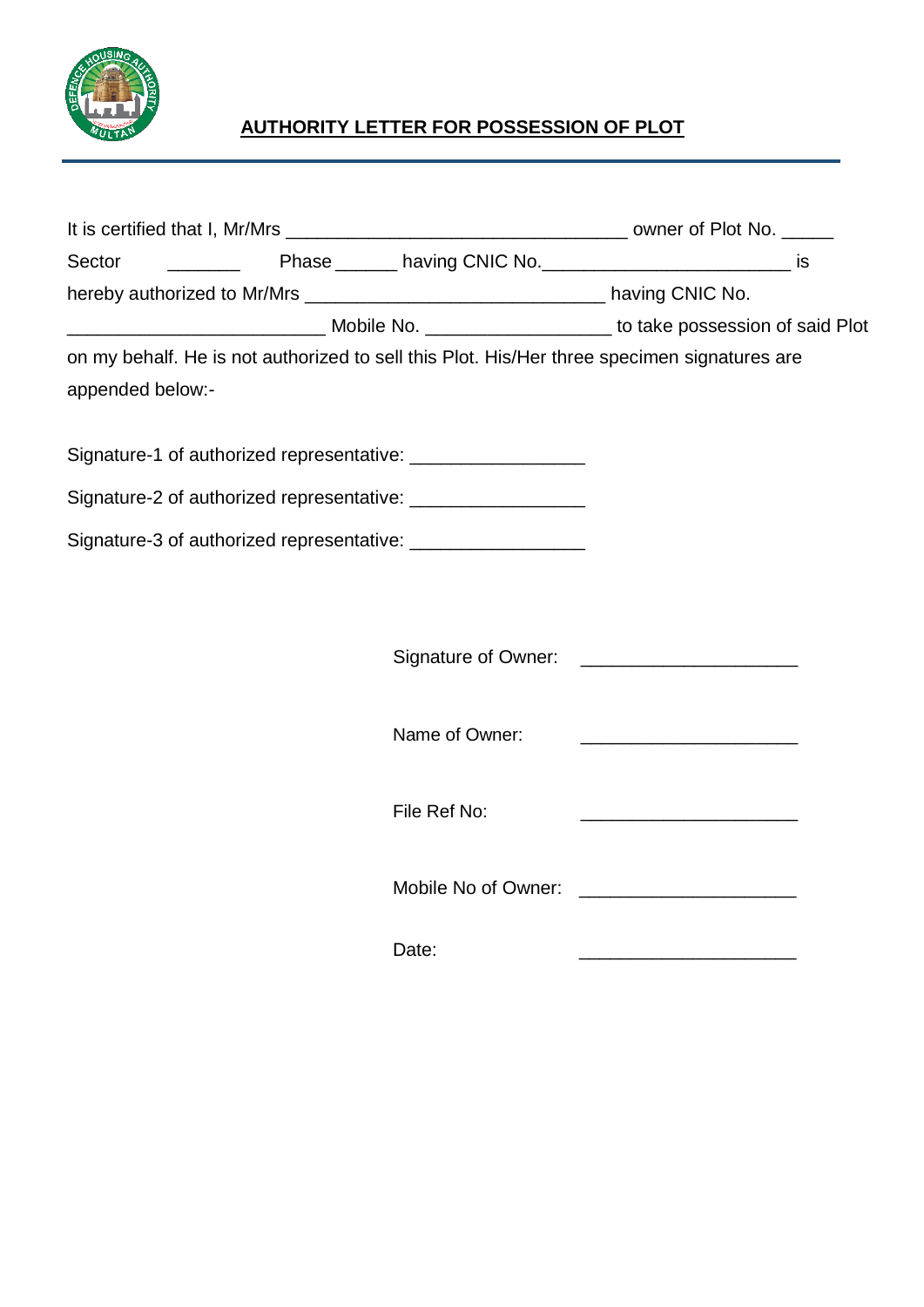

## **AUTHORITY LETTER FOR SUBMISSION OF DRAWING**

| Sector                                                                                      |                | Phase ________ having CNIC No. __________________________________ is |
|---------------------------------------------------------------------------------------------|----------------|----------------------------------------------------------------------|
|                                                                                             |                |                                                                      |
|                                                                                             |                |                                                                      |
| of submission drawings on my behalf. His/Her three specimen signatures are appended below:- |                |                                                                      |
| Signature-1 of authorized representative: ____________________                              |                |                                                                      |
| Signature-2 of authorized representative: ___________________                               |                |                                                                      |
| Signature-3 of authorized representative:                                                   |                |                                                                      |
|                                                                                             |                |                                                                      |
|                                                                                             |                |                                                                      |
|                                                                                             |                |                                                                      |
|                                                                                             |                |                                                                      |
|                                                                                             | Name of Owner: |                                                                      |
|                                                                                             |                |                                                                      |
|                                                                                             | File Ref No:   |                                                                      |
|                                                                                             |                |                                                                      |
|                                                                                             |                |                                                                      |
|                                                                                             |                |                                                                      |

Date: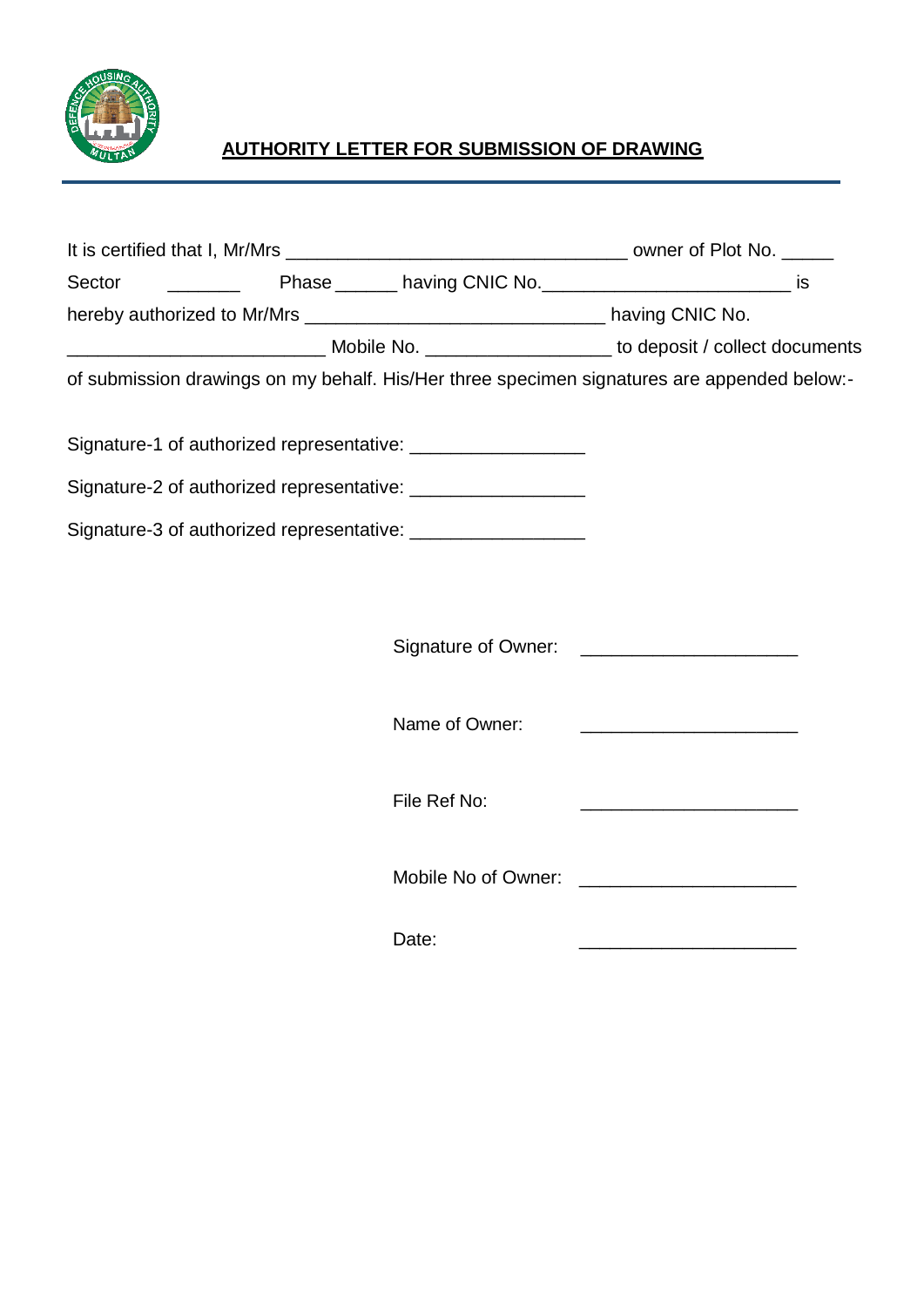

## **AUTHORITY LETTER FOR CONSTRUCTION OF HOUSE**

| hereby authorized to Mr/Mrs ___________________________________ having CNIC No. |  |                                                                                  |                                                                                                                      |  |
|---------------------------------------------------------------------------------|--|----------------------------------------------------------------------------------|----------------------------------------------------------------------------------------------------------------------|--|
|                                                                                 |  |                                                                                  |                                                                                                                      |  |
|                                                                                 |  | of my house on my behalf. His/Her three specimen signatures are appended below:- |                                                                                                                      |  |
|                                                                                 |  | Signature-1 of authorized representative: ___________________                    |                                                                                                                      |  |
|                                                                                 |  | Signature-2 of authorized representative: __________________                     |                                                                                                                      |  |
|                                                                                 |  | Signature-3 of authorized representative: __________________                     |                                                                                                                      |  |
|                                                                                 |  |                                                                                  |                                                                                                                      |  |
|                                                                                 |  |                                                                                  |                                                                                                                      |  |
|                                                                                 |  | Name of Owner:                                                                   |                                                                                                                      |  |
|                                                                                 |  | File Ref No:                                                                     | <u> 2000 - Johann John Stone, mars and de la provincia de la provincia de la provincia de la provincia de la pro</u> |  |
|                                                                                 |  |                                                                                  |                                                                                                                      |  |
|                                                                                 |  | Date:                                                                            |                                                                                                                      |  |